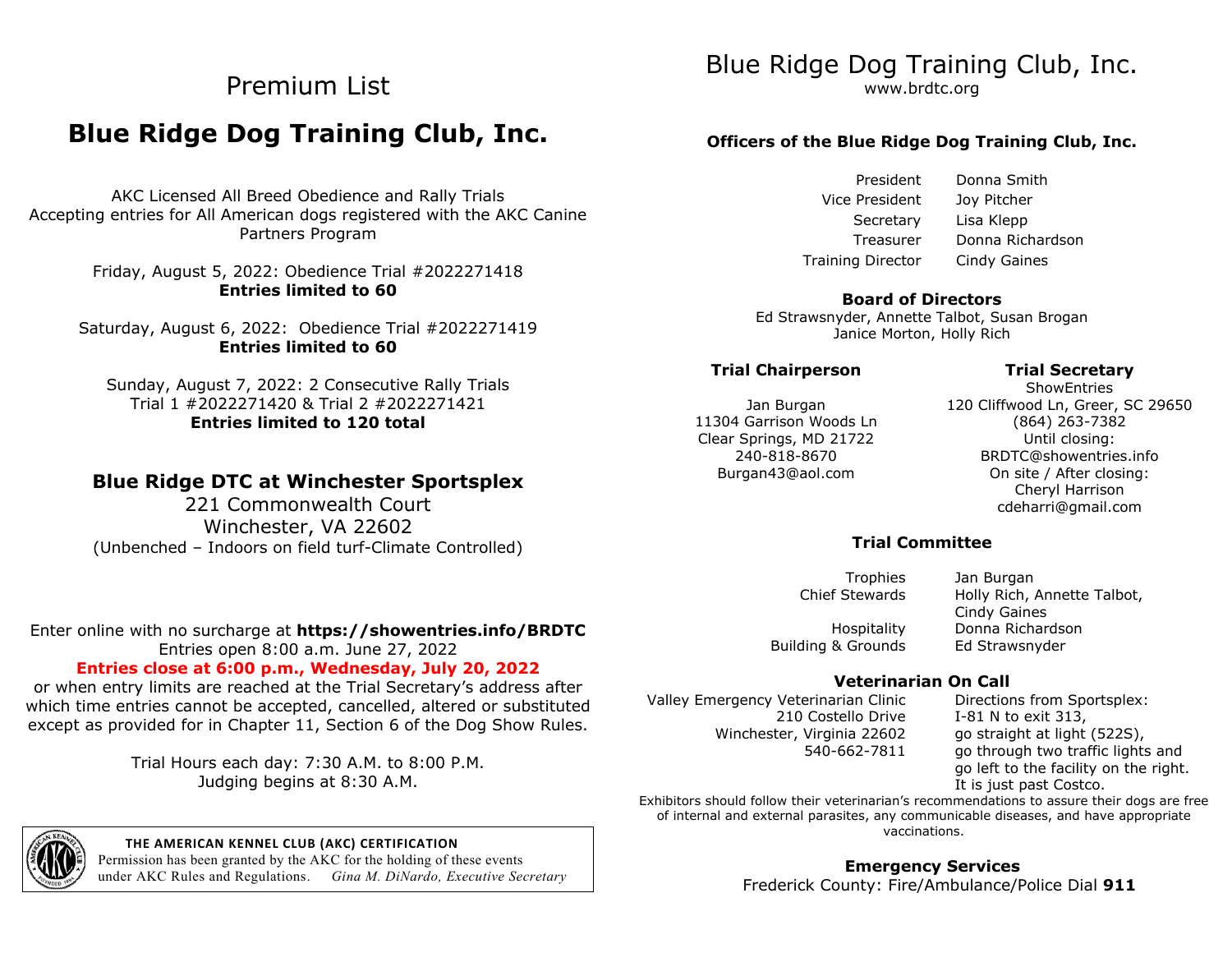### **Judges and Assignments**

Michael P Mooney (7395) – all obedience & rally

| <b>Classes Offered - One Ring</b> |                             |
|-----------------------------------|-----------------------------|
| Obedience - Friday & Saturday     | Rally - Sunday trials 1 & 2 |
| Utility A/B                       | Master                      |
| Open B/A                          | Excellent B/A               |
| Novice B/A                        | Advanced B/A                |
| Beginner Novice B/A               | Intermediate                |
|                                   | Novice B/A                  |
| UDX                               | RAE and RACH                |

#### **Entry fees:**

\$30 for the first entry of each dog, each day, each trial \$25 for each additional entry of the same dog in each trial Fees include all AKC event service and recording fees. \$5 of each entry fee is a non-refundable administrative charge.

**Enter online** with no surcharge at https://showentries.info/BRDTC or mail entry form with check payable to **ShowEntries** to BRDTC Trial Secretary, 120 Cliffwood Ln, Greer SC 29650

If you have any questions up until closing, contact the Trial Secretary ShowEntries, BRDTC@showentries.info or 864-263-7382

Jump Height is required for all obedience and rally classes with jumps. Classes with jumps will run in ascending jump height order, beginning with the lowest jump in all trials. Exceptions to jump height running order may be made for handlers with multiple entries. Rally Trials will run consecutively.

Judges are not required to wait for dogs. It is the responsibility of the owner or handler to have the dog at ringside when its class is called.

#### **Transfers will not be allowed after closing,**

except in the case of ineligibility as per AKC rules and regulations.

Refund for bitches in season (less administrative fee) with veterinarian's note. If you have any questions or to request an in-season refund, contact the onsite BRDTC Trial Secretary – Cheryl Harrison, cdeharri@gmail.com

All dogs present must be on leash or confined to a crate except when being judged in the ring.

Crating space will be available on a limited basis. The trial site requires a tarp to be placed on the floor underneath your crates.

Crates may not be left overnight and must be removed at the end of each class.

# **New Title Prize**

A new title ribbon will be available to all dog and handler teams finishing an obedience or rally title.

## **Ribbon Prizes for Rally Trials**

Highest Scoring Dog in Advanced B and Excellent B Combined Blue & Green Rosette Highest Scoring Dog Triple Q in Master, Advanced B and Excellent B Combined

First Place Blue Rosette Second Place Red Rosette Third Place Yellow Rosette Fourth Place White Rosette Qualifying Score Dark Green Ribbon

Blue & Red Rosette

# **Ribbon Prizes for Obedience Trials**

| First Place                                           | <b>Blue Rosette</b>   |
|-------------------------------------------------------|-----------------------|
| Second Place                                          | <b>Red Rosette</b>    |
| Third Place                                           | <b>Yellow Rosette</b> |
| Fourth Place                                          | White Rosette         |
| Qualifying Score                                      | Dark Green Ribbon     |
| Highest Scoring Dog in Regular<br>Classes             | Blue & Gold Rosette   |
| Highest Scoring Dog in Open B<br>and Utility Combined | Blue & Green Rosette  |

# **Hotels Accepting Dogs**

| LaQuinta         | 1055 Millwood Pike, Rt. 50 East, Winchester, VA<br>22602 (540) 678-8899 |
|------------------|-------------------------------------------------------------------------|
| Motel 6          | 2951 Valley Ave. (I 81 & Rt. 11) Winchester, VA 22601<br>(540) 667-1200 |
| Quality Inn East | 603 Millwood Avenue, Winchester, VA 22602<br>(540) 667-2250             |
| Travelodge of    | 160 Front Royal Pike, Winchester, VA 22602                              |
| Winchester       | (540) 665-0689                                                          |
| Super 8          | 1077 Millwood Pike, Winchester, VA 22602<br>(540) 665-0689              |

**RV Camps**: Candy Hill Camp Ground 165 Ward Avenue, Winchester, VA 22602 (540) 662-8010

**Directions to the trial site**: From the North or South: Interstate 81, Exit 310 (Kernstown). Take Route 37 and follow signs to Route 11(first ramp to the right). At light at bottom of ramp go left on Rt 11 North. Go right at the first traffic signal which is Commonwealth Court and then to the end of the road. One Life Fitness is to the right; and The Sportsplex is to the left.